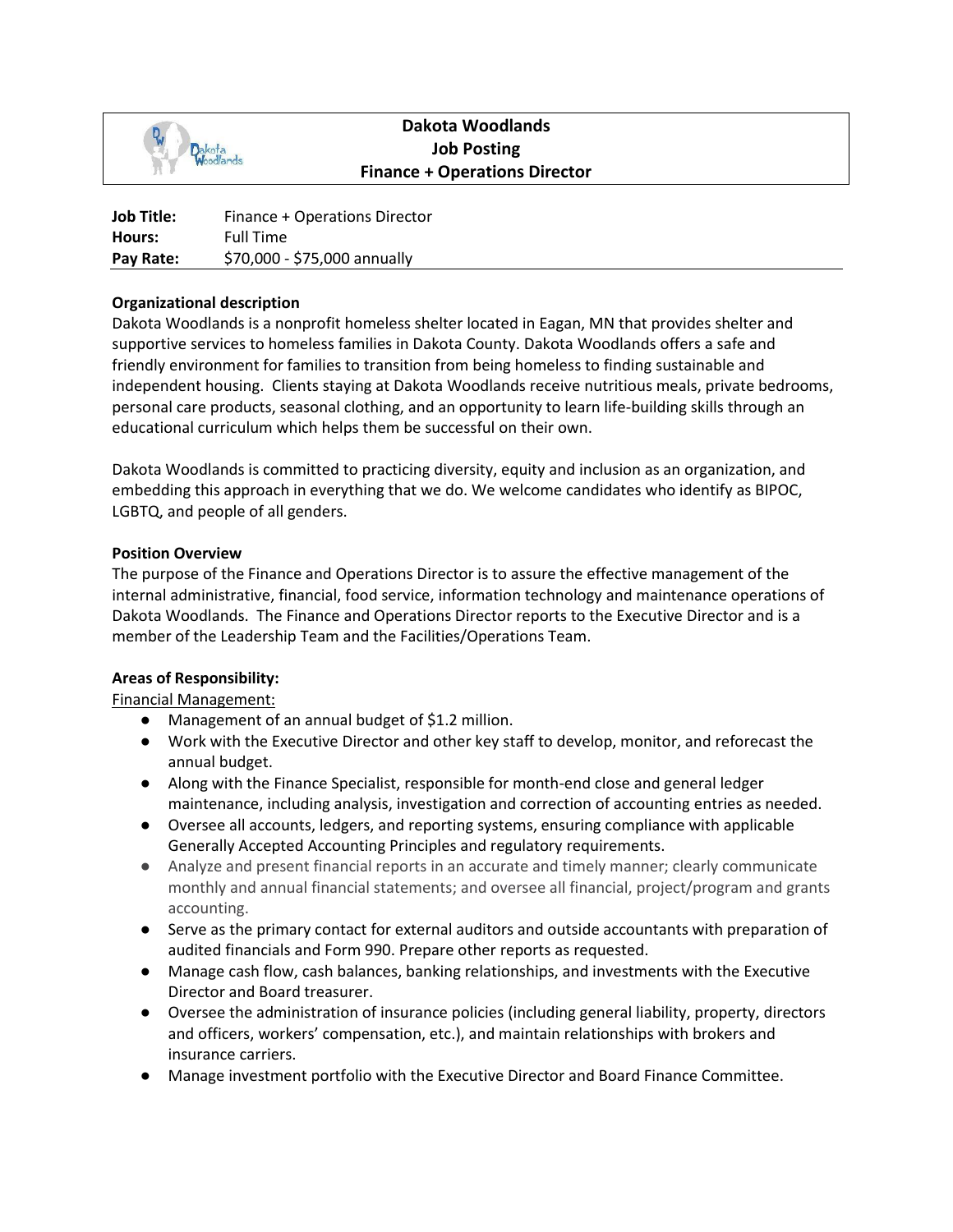Facility Management:

- Management of facility building and grounds, food service program, agency vehicles, and equipment.
- Oversee and manage all procurement activity, including negotiating contracts and purchasing/managing building supplies.
- Develop/refine systems for maintaining building security.
- Oversee all maintenance of the facility including repair and replacement of equipment, vehicles, and furniture.
- Develop and oversee risk assessment and emergency planning policies and procedures.
- Ensure emergency and security policies and procedures are understood and followed, including cyber-security procedures.
- Oversee compliance with state and federal registration and reporting obligations.
- Manage relationship with information technology vendor to meet the organization's technology needs.

## Human Resources:

- Oversee payroll, benefits administration, recruiting, onboarding, off-boarding, employee checkins and exit interviews, and other human resource needs.
- Responsible for all human resources (HR) functions including hiring practices, employee review policies, professional development, and other HR activities.
- Assure compliance with applicable HR, employment and personnel laws and regulations.
- Maintain updated personnel and operations policies and procedures and ensure compliance.
- Train and orient staff on personnel policies and procedures.

## **Qualifications:**

- Bachelor's Degree in Finance, Accounting, Business Administration or related field and five years of relevant experience, preferably at a nonprofit, or equivalent combination.
- Demonstrated proficiency with MS Excel, general ledger reports and financial management tools.
- Experience with GAAP and fund accounting principles, practices and regulations.
- Supervisory experience finance, operations, and/or human resources
- Demonstrated experience with human resources responsibilities, such as benefits administration and hiring
- Excellent organizational skills and attention to detail
- Experience developing and executing capital budgets. Familiarity with grants preferred.
- Experience sourcing, negotiating, awarding, and managing contracts.
- Able to oversee response to emergencies.
- Excellent judgment and creative problem-solving skills including negotiation and conflict resolution.
- Passion for, and experience in, leading and nurturing diverse teams in social services environment.
- Knowledgeable of the impact of trauma and willing to center trauma-responsive principles in operations and operational decision-making.
- Strong relationship-building and interpersonal communication skills.
- Experience working with people of diverse economic, religious, cultural, gender backgrounds.
- Ability to work and collaborate as part of a team, as well as independently.